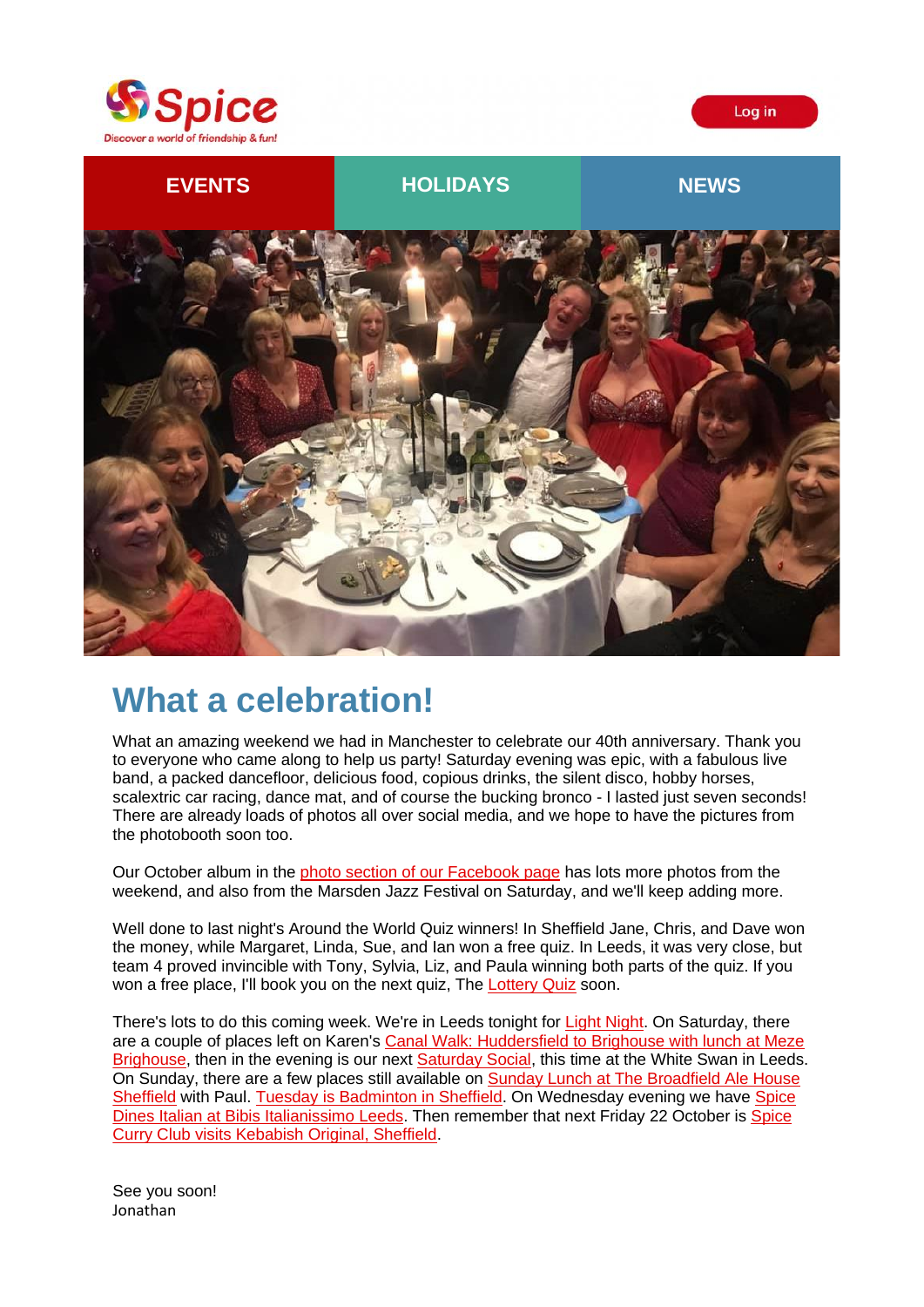

# **A special offer on next year's National Weekend**

We had such fun on our National Weekend break in Loughborough back in August, that we are returning next year, and bookings are now open. To celebrate our big anniversary, we are offering a £15 discount on the price for all bookings, and we have extended this until tomorrow, Friday 15 October, so don't delay!

**[Find out more -](https://spiceuk.lt.acemlna.com/Prod/link-tracker?redirectUrl=aHR0cHMlM0ElMkYlMkZ3d3cuc3BpY2V1ay5jb20lMkZldmVudHMtaG9saWRheXMlMkZzcGljZS1uYXRpb25hbC13ZWVrZW5kLWxvdWdoYm9yb3VnaC11bml2ZXJzaXR5LTA1LWF1Zy0yMg==&sig=DopVe2btpP9bwa3yWTnuGazgQHubpsTGvhtFSpKwbgaM&iat=1634223753&a=650344965&account=spiceuk%2Eactivehosted%2Ecom&email=1lNuJE%2BrfgC%2F8jRYTdcwIV8mo4ad0FCroTtAVDq%2FbzQ%3D&s=b900027c55ea3ffe9431fd4817f89468&i=193A209A4A4791) act now!**

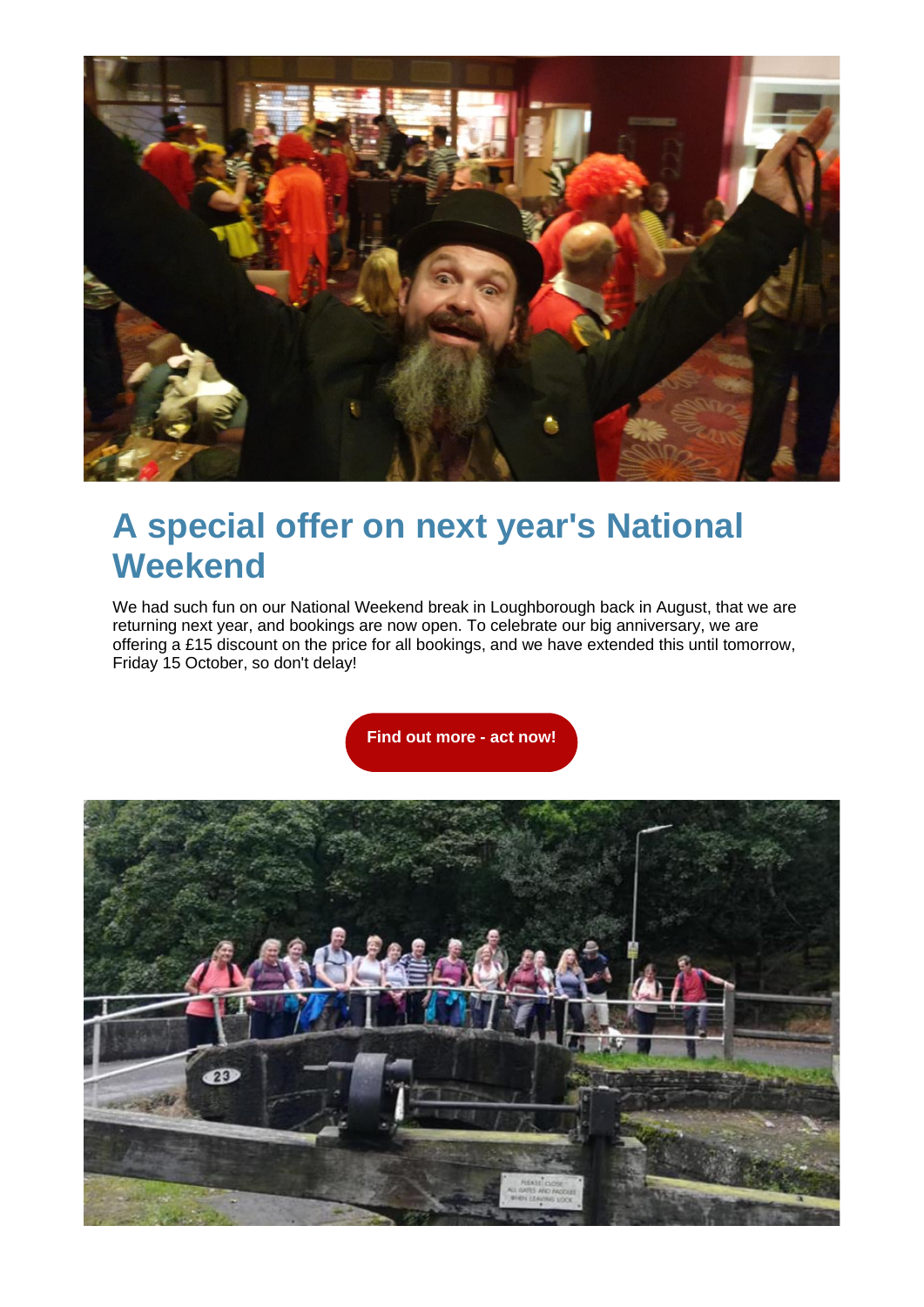### **Weekend and holiday update**

For our National Weekend 2022, we return to Loughborough. The weekend is fully catered, includes two party nights (one with a sea theme), sports, walks, quizzing and more. It's a great opportunity to get together with Spice friends across the country. See the details above of our special £15 discount on bookings made before Monday 11 October.

We now have just a last few places left on our [Winter Warmer Bonfire Weekend](https://spiceuk.lt.acemlna.com/Prod/link-tracker?redirectUrl=aHR0cHMlM0ElMkYlMkZ3d3cuc3BpY2V1ay5jb20lMkZldmVudHMtaG9saWRheXMlMkZ3aW50ZXItd2FybWVyLWJvbmZpcmUtd2Vla2VuZC0wNi1ub3YtMjA=&sig=HN1e1n68S4vEidRLRaRFH889DYNVLFzaYjwXo3ZkaGyP&iat=1634223753&a=650344965&account=spiceuk%2Eactivehosted%2Ecom&email=1lNuJE%2BrfgC%2F8jRYTdcwIV8mo4ad0FCroTtAVDq%2FbzQ%3D&s=b900027c55ea3ffe9431fd4817f89468&i=193A209A4A4793) and one place on our [Scarborough Jubilee Bank Holiday Weekend.](https://spiceuk.lt.acemlna.com/Prod/link-tracker?redirectUrl=aHR0cHMlM0ElMkYlMkZ3d3cuc3BpY2V1ay5jb20lMkZldmVudHMtaG9saWRheXMlMkZzY2FyYm9yb3VnaC12ZS1iYW5rLWhvbGlkYXktd2Vla2VuZA==&sig=3bnRUoUC71A2ZDZ4RAi3P2JiU7UeQeMA6CrgaTSPgzXX&iat=1634223753&a=650344965&account=spiceuk%2Eactivehosted%2Ecom&email=1lNuJE%2BrfgC%2F8jRYTdcwIV8mo4ad0FCroTtAVDq%2FbzQ%3D&s=b900027c55ea3ffe9431fd4817f89468&i=193A209A4A4794) Don't snooze and lose. As the nearby pub has now decided that they don't want to feed us, we have also included a Friday night meal on the Winter Warmer break, making it even better value than ever!

[Ski Les Arcs with Spice Yorkshire](https://spiceuk.lt.acemlna.com/Prod/link-tracker?redirectUrl=aHR0cHMlM0ElMkYlMkZ3d3cuc3BpY2V1ay5jb20lMkZldmVudHMtaG9saWRheXMlMkZza2ktbGVzLWFyY3Mtd2l0aC1zcGljZS15b3Jrc2hpcmU=&sig=51aFJCNxhWs8GPw3meiHYAdyUde4tpjHjCH5hM4LZZGd&iat=1634223753&a=650344965&account=spiceuk%2Eactivehosted%2Ecom&email=1lNuJE%2BrfgC%2F8jRYTdcwIV8mo4ad0FCroTtAVDq%2FbzQ%3D&s=b900027c55ea3ffe9431fd4817f89468&i=193A209A4A4795) is filling up! It would be great to see as many of possible of our Yorkshire skiers on this trip. Our hotel is well placed right by the main lifts at Les Arcs 1800 offering easy access to the massive Paradiski area, one of the largest ski areas in the world, with a combined total of over 425km of pistes.

**[View all weekends and holidays](https://spiceuk.lt.acemlna.com/Prod/link-tracker?redirectUrl=aHR0cHMlM0ElMkYlMkZ3d3cuc3BpY2V1ay5jb20lMkZldmVudHMtaG9saWRheXMlM0Zvd25lciUzREFsbCUyNm1hc3RlckNhdGVnb3J5JTNESG9saWRheXMlMjZtYXN0ZXJDYXRlZ29yeSUzRFdlZWtlbmRzJTI1MjBBd2F5&sig=23e4mtScKdn2bixQpBaUsG7BcATVvnkCRoJaFQfujtA7&iat=1634223753&a=650344965&account=spiceuk%2Eactivehosted%2Ecom&email=1lNuJE%2BrfgC%2F8jRYTdcwIV8mo4ad0FCroTtAVDq%2FbzQ%3D&s=b900027c55ea3ffe9431fd4817f89468&i=193A209A4A4792)**

## **Featured upcoming events**



#### **Halloween in the Guardhouse**

We have just a couple of places left on our Halloween event in Sheffield.

**[Learn](https://spiceuk.lt.acemlna.com/Prod/link-tracker?redirectUrl=aHR0cHMlM0ElMkYlMkZ3d3cuc3BpY2V1ay5jb20lMkZldmVudHMtaG9saWRheXMlMkZoYWxsb3dlZW4taW4tdGhlLWd1YXJkaG91c2U=&sig=G2ozistiajP7Krn8zSLDKJyPwHFScLW3F92Uyw3VMWdH&iat=1634223753&a=650344965&account=spiceuk%2Eactivehosted%2Ecom&email=1lNuJE%2BrfgC%2F8jRYTdcwIV8mo4ad0FCroTtAVDq%2FbzQ%3D&s=b900027c55ea3ffe9431fd4817f89468&i=193A209A4A4819)  More**



**Sunday Lunch at The Leeds Light Night Broadfield Ale House**

Join Paul in Sheffield on Sunday for lunch.

**[Learn](https://spiceuk.lt.acemlna.com/Prod/link-tracker?redirectUrl=aHR0cHMlM0ElMkYlMkZ3d3cuc3BpY2V1ay5jb20lMkZldmVudHMtaG9saWRheXMlMkZzdW5kYXktbHVuY2gtYXQtdGhlLWJyb2FkZmllbGQtYWxlLWhvdXNlLXNoZWZmaWVsZA==&sig=rQMH7RgP2dftDgMJ4kQE6gprtfoaruvkputCTQPLPzv&iat=1634223753&a=650344965&account=spiceuk%2Eactivehosted%2Ecom&email=1lNuJE%2BrfgC%2F8jRYTdcwIV8mo4ad0FCroTtAVDq%2FbzQ%3D&s=b900027c55ea3ffe9431fd4817f89468&i=193A209A4A4816)  More**



Leeds is illuminated for Light Night. Join us tonight - it's free!

> **[Learn](https://spiceuk.lt.acemlna.com/Prod/link-tracker?redirectUrl=aHR0cHMlM0ElMkYlMkZ3d3cuc3BpY2V1ay5jb20lMkZldmVudHMtaG9saWRheXMlMkZsZWVkcy1saWdodC1uaWdodC0xNC1vY3QtMjE=&sig=6HMR6DxRXBV46zzM2j5sz9cdGnUjkhEBP2LMSQrKhF56&iat=1634223753&a=650344965&account=spiceuk%2Eactivehosted%2Ecom&email=1lNuJE%2BrfgC%2F8jRYTdcwIV8mo4ad0FCroTtAVDq%2FbzQ%3D&s=b900027c55ea3ffe9431fd4817f89468&i=193A209A4A4799)  More**

**[View all upcoming events](https://spiceuk.lt.acemlna.com/Prod/link-tracker?redirectUrl=aHR0cHMlM0ElMkYlMkZ3d3cuc3BpY2V1ay5jb20lMkZldmVudHMtaG9saWRheXMlM0ZtYXN0ZXJDYXRlZ29yeSUzREFsbCUyNmNhdGVnb3J5JTNEQWxsJTI2b3duZXIlM0RBbGw=&sig=DoLJgkUeGgivy18hdhknBNzvk8FvVeNeFiDhLJiaZ9V&iat=1634223753&a=650344965&account=spiceuk%2Eactivehosted%2Ecom&email=1lNuJE%2BrfgC%2F8jRYTdcwIV8mo4ad0FCroTtAVDq%2FbzQ%3D&s=b900027c55ea3ffe9431fd4817f89468&i=193A209A4A4800)**